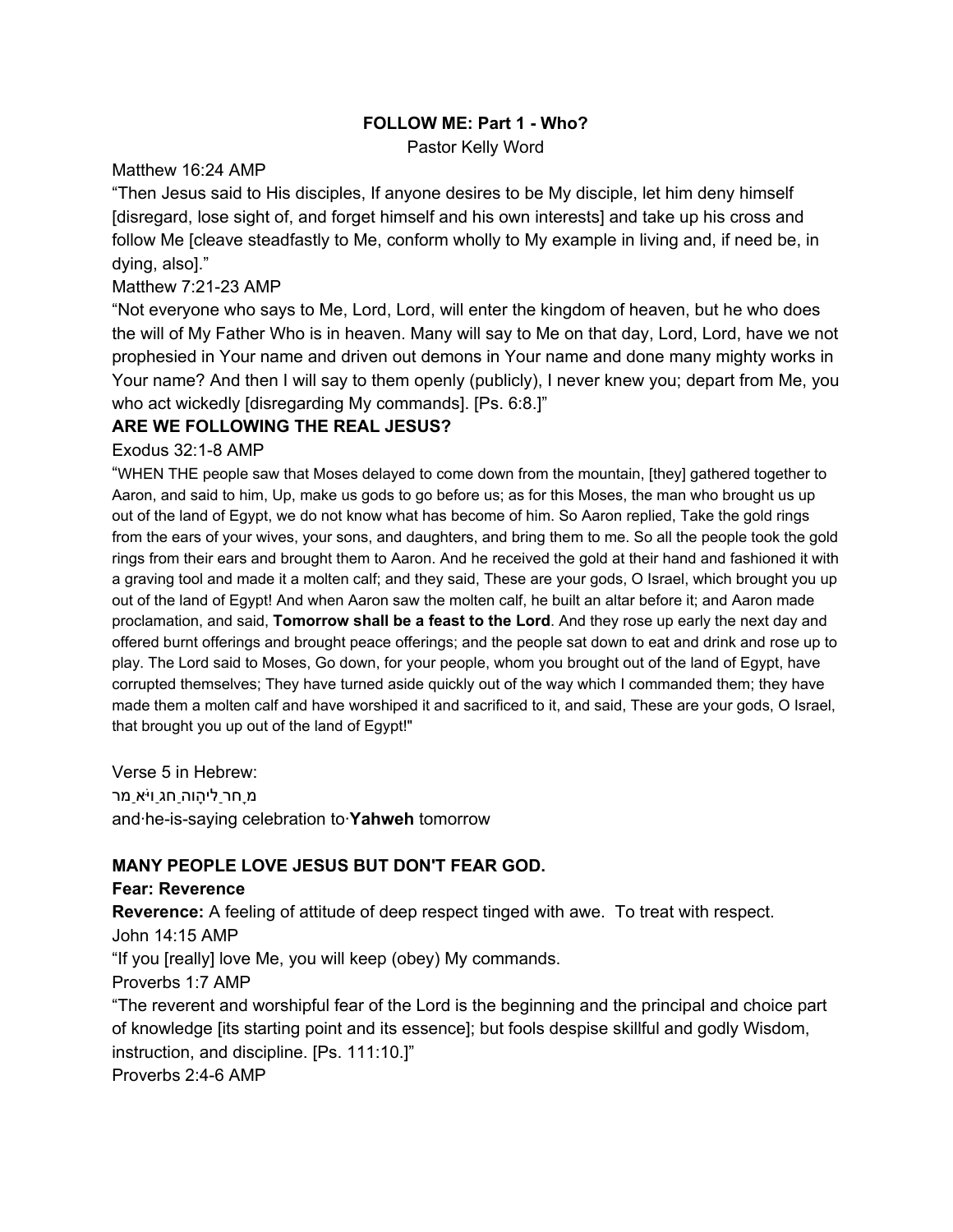"If you seek [Wisdom] as for silver and search for skillful and godly Wisdom as for hidden treasures, Then you will understand the reverent and worshipful fear of the Lord and find the knowledge of [our omniscient] God. [Prov. 1:7.] For the Lord gives skillful and godly Wisdom; from His mouth come knowledge and understanding."

Ecclesiastes 12:13-14 AMP

"All has been heard; the end of the matter is: Fear God [revere and worship Him, knowing that He is] and keep His commandments, for this is the whole of man [the full, original purpose of his creation, the object of God's providence, the root of character, the foundation of all happiness, the adjustment to all inharmonious circumstances and conditions under the sun] and the whole [duty] for every man. For God shall bring every work into judgment, with every secret thing, whether it is good or evil. [Matt. 12:36; Acts 17:30, 31; Rom. 2:16; I Cor. 4:5.]" Deuteronomy 10:12-13 AMP

"And now, Israel, what does the Lord your God require of you but [reverently] to fear the Lord your God, [that is] to walk in all His ways, and to love Him, and to serve the Lord your God with all your [mind and] heart and with your entire being, To keep the commandments of the Lord and His statutes which I command you today for your good?"

Proverbs 3:7 AMP

"Be not wise in your own eyes; reverently fear and worship the Lord and turn [entirely] away from evil. [Prov. 8:13.]"

Psalm 25:14 AMP

"The secret [of the sweet, satisfying companionship] of the Lord have they who fear (revere and worship) Him, and He will show them His covenant and reveal to them its [deep, inner] meaning. [John 7:17; 15:15.]"

Psalm 86:11 AMP

"Teach me Your way, O Lord, that I may walk and live in Your truth; direct and unite my heart [solely, reverently] to fear and honor Your name. [Ps. 5:11; 69:36.]"

Psalm 34:9 AMP

"O fear the Lord, you His saints [revere and worship Him]! For there is no want to those who truly revere and worship Him with godly fear."

Genesis 22:10-13 AMP

"And Abraham stretched forth his hand and took hold of the knife to slay his son. [Heb.

11:17-19.] But the Angel of the Lord called to him from heaven and said, Abraham, Abraham! He answered, Here I am. And He said, Do not lay your hand on the lad or do anything to him; for now I know that you fear and revere God, since you have not held back from Me or begrudged giving Me your son, your only son. Then Abraham looked up and glanced around, and behold, behind him was a ram caught in a thicket by his horns. And Abraham went and took the ram and offered it up for a burnt offering and an ascending sacrifice instead of his son!" 2 Corinthians 7:1 AMP

"THEREFORE, SINCE these [great] promises are ours, beloved, let us cleanse ourselves from everything that contaminates and defiles body and spirit, and bring [our] consecration to completeness in the [reverential] fear of God."

**HAVE WE MADE A FAKE VERSION OF JESUS IN OUR LIVES, SO WE CAN REMAIN COMFORTABLE? WHO ARE WE FOLLOWING?**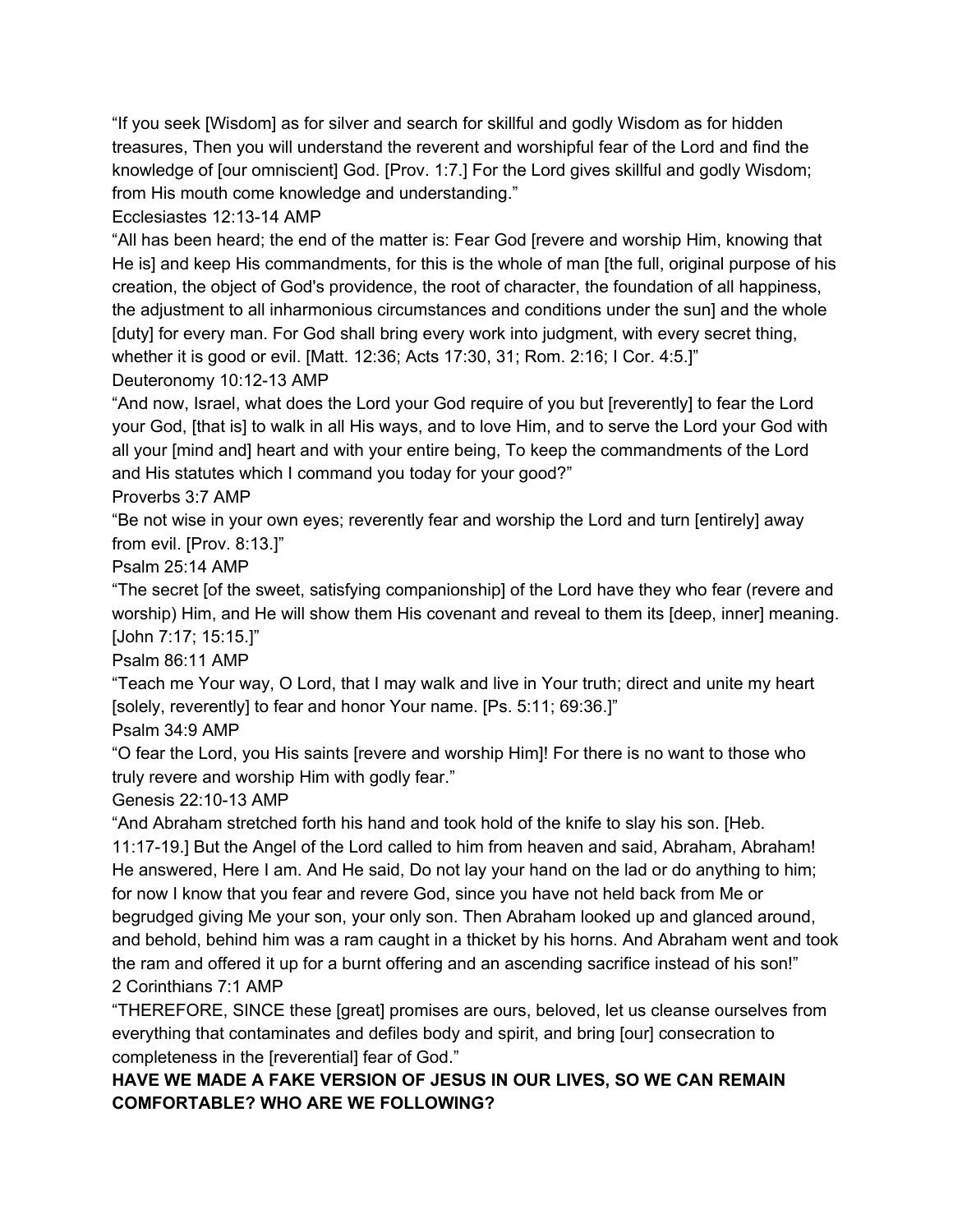## **FOLLOW ME: Part 2 Making Ourselves**

Pastor Kelly Word

## **Matthew 16:24 AMP**

"Then Jesus said to His disciples, If anyone desires to be My disciple, let him deny himself [disregard, lose sight of, and forget himself and his own interests] and take up his cross and follow Me [cleave steadfastly to Me, conform wholly to My example in living and, if need be, in dying, also]."

## **Matthew 7:2123 AMP**

"Not everyone who says to Me, Lord, Lord, will enter the kingdom of heaven, but he who does the will of My Father Who is in heaven. Many will say to Me on that day, Lord, Lord, have we not prophesied in Your name and driven out demons in Your name and done many mighty works in Your name? And then I will say to them openly (publicly), I never knew you; depart from Me, you who act wickedly [disregarding My commands]. [Ps. 6:8.]"

# **THE CHOICE IS YOURS:**

# **Deuteronomy 30:19 AMP**

- 19 I call heaven and earth to witness this day against you that I have set before you life and death, the blessings and the curses; therefore choose life, that you and your descendants may live
- ❖ Every choice you make is a seed you sow, and those seeds produce life or death.
- ❖ **James 1:5 amp** 5 If any of you is deficient in wisdom, let him ask of the giving God [Who gives] to everyone liberally and ungrudgingly, without reproaching or faultfinding, and it will be given him.

# ❖ **Proverbs 24:47 AMP**

- 3 Through skillful and godly Wisdom is a house (a life, a home, a family) built, and by understanding it is established [on a sound and good foundation],
- 4 And by knowledge shall its chambers [of every area] be filled with all precious and pleasant riches.
- 5 A wise man is strong and is better than a strong man, and a man of knowledge increases and strengthens his power; [Prov. 21:22; Eccl. 9:16.]
- 6 For by wise counsel you can wage your war, and in an abundance of counselors there is victory and safety.
- 7 Wisdom is too high for a fool; he opens not his mouth in the gate [where the city's rulers sit in judgment].
- ❖ Small Choices Build To Big Consequences:

# **Song of Solomon 2:15 KJV**

15Take us the foxes, the little foxes, that spoil the vines: for our vines have tender grapes.

❖ Every Decision We Make… We Should Consider The Consequence:

Using wisdom in our choices means living deeper than what we want, what we think, and what we feel. Wisdom always chooses to do now what it will be satisfied with later on.

Conversely, foolish choices are often made without any consideration of the consequences. I've actually seen the word foolishness defined as "without common sense."

# **Galatians 6:710 AMP**

7 Do not be deceived and deluded and misled; God will not allow Himself to be sneered at (scorned, disdained, or mocked by mere pretensions or professions, or by His precepts being set aside.) [He inevitably deludes himself who attempts to delude God.] For whatever a man sows, that and that only is what he will reap.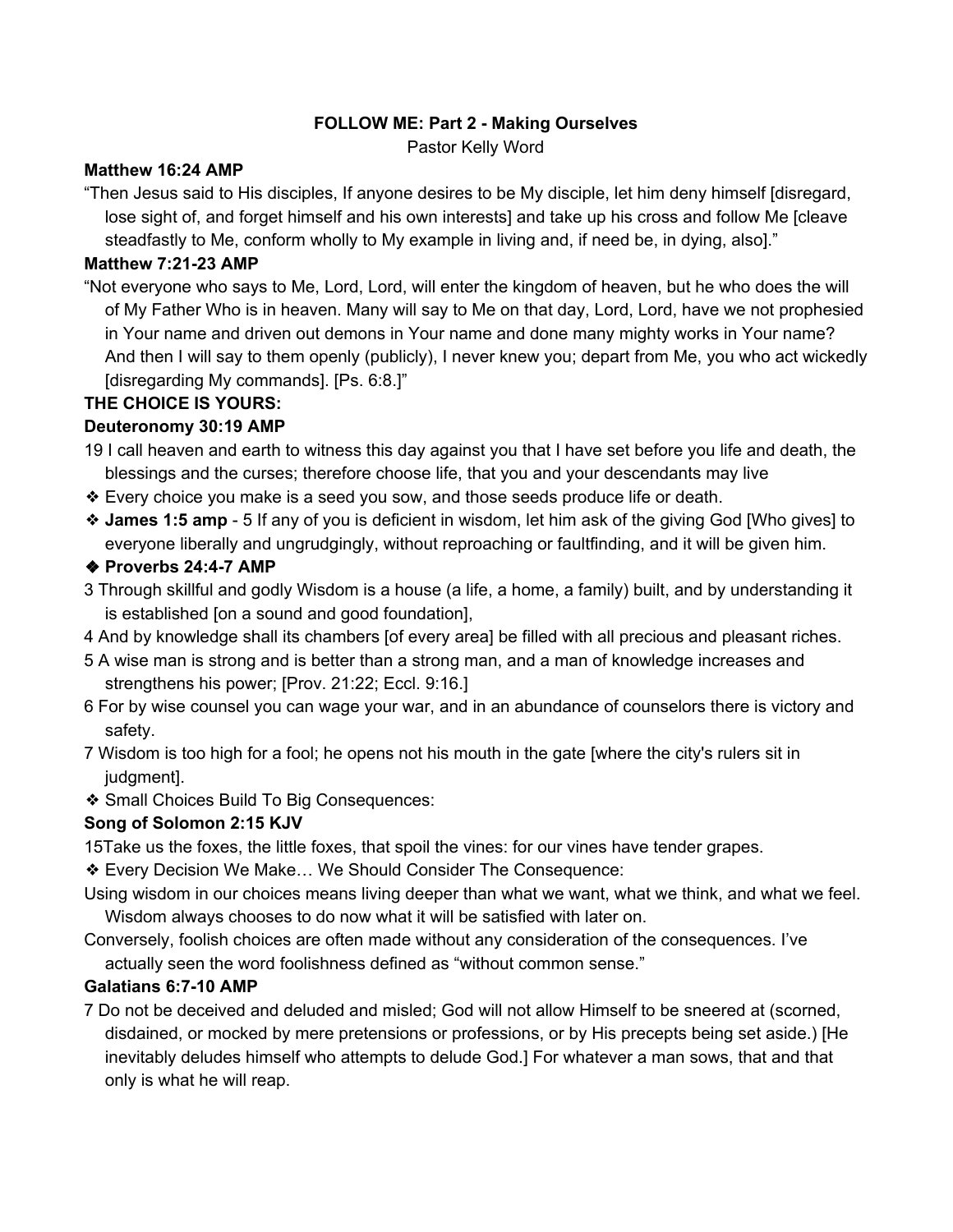- 8 For he who sows to his own flesh (lower nature, sensuality) will from the flesh reap decay and **ruin and destruction, but he who sows to the Spirit will from the Spirit reap eternal life.**
- 9 And let us not lose heart and grow weary and faint in acting nobly and doing right, for in due time and at the appointed season we shall reap, if we do not loosen and relax our courage and faint.
- 10 So then, as occasion and opportunity open up to us, let us do good [morally] to all people [not only being useful or profitable to them, but also doing what is for their spiritual good and advantage]. **Be mindful to be a blessing**, especially to those of the household of faith [those who belong to God's family with you, the believers].
- ❖ The Greatest Way To Get Over A Series of Bad Choices is to Make a Series of Good Choices! **John 8:3132 AMP**
- 31 So Jesus said to those Jews who had believed in Him, If you abide in My word [hold fast to My teachings and live in accordance with them], you are truly My disciples.
- 32 And you will know the Truth, and the Truth will set you free.

# **YOU CAN'T CHANGE BY YOURSELF, ONLY GOD CAN GIVE US STRENGTH TO CHANGE: Proverbs 3:58 AMP**

- 5 Lean on, trust in, and be confident in the Lord with all your heart and mind and do not rely on your own insight or understanding.
- 6 In all your ways know, recognize, and acknowledge Him, and He will direct and make straight and plain your paths.
- 7 Be not wise in your own eyes; reverently fear and worship the Lord and turn [entirely] away from evil. [Prov. 8:13.]
- 8 It shall be health to your nerves and sinews, and marrow and moistening to your bones.

# **Jeremiah 17:58 AMP**

- 5 Thus says the Lord: Cursed [with great evil] is the strong man who trusts in and relies on frail man, making weak [human] flesh his arm, and whose mind and heart turn aside from the Lord.
- 6 For he shall be like a shrub or a person naked and destitute in the desert; and he shall not see any good come, but shall dwell in the parched places in the wilderness, in an uninhabited salt land.
- 7 [Most] blessed is the man who believes in, trusts in, and relies on the Lord, and whose hope and confidence the Lord is.
- 8 For he shall be like a tree planted by the waters that spreads out its roots by the river; and it shall not see and fear when heat comes; but its leaf shall be green. It shall not be anxious and full of care in the year of drought, nor shall it cease yielding fruit.

# **2 Corinthians 4:1618 AMP**

- 16 Therefore we do not become discouraged (utterly spiritless, exhausted, and wearied out through fear). Though our outer man is [progressively] decaying and wasting away, yet our inner self is being [progressively] renewed day after day.
- 17 For our light, momentary affliction (this slight distress of the passing hour) is ever more and more abundantly preparing and producing and achieving for us an everlasting weight of glory [beyond all measure, excessively surpassing all comparisons and all calculations, a vast and transcendent glory and blessedness never to cease!],
- 18 Since we consider and look not to the things that are seen but to the things that are unseen; for the things that are visible are temporal (brief and fleeting), but the things that are invisible are deathless and everlasting.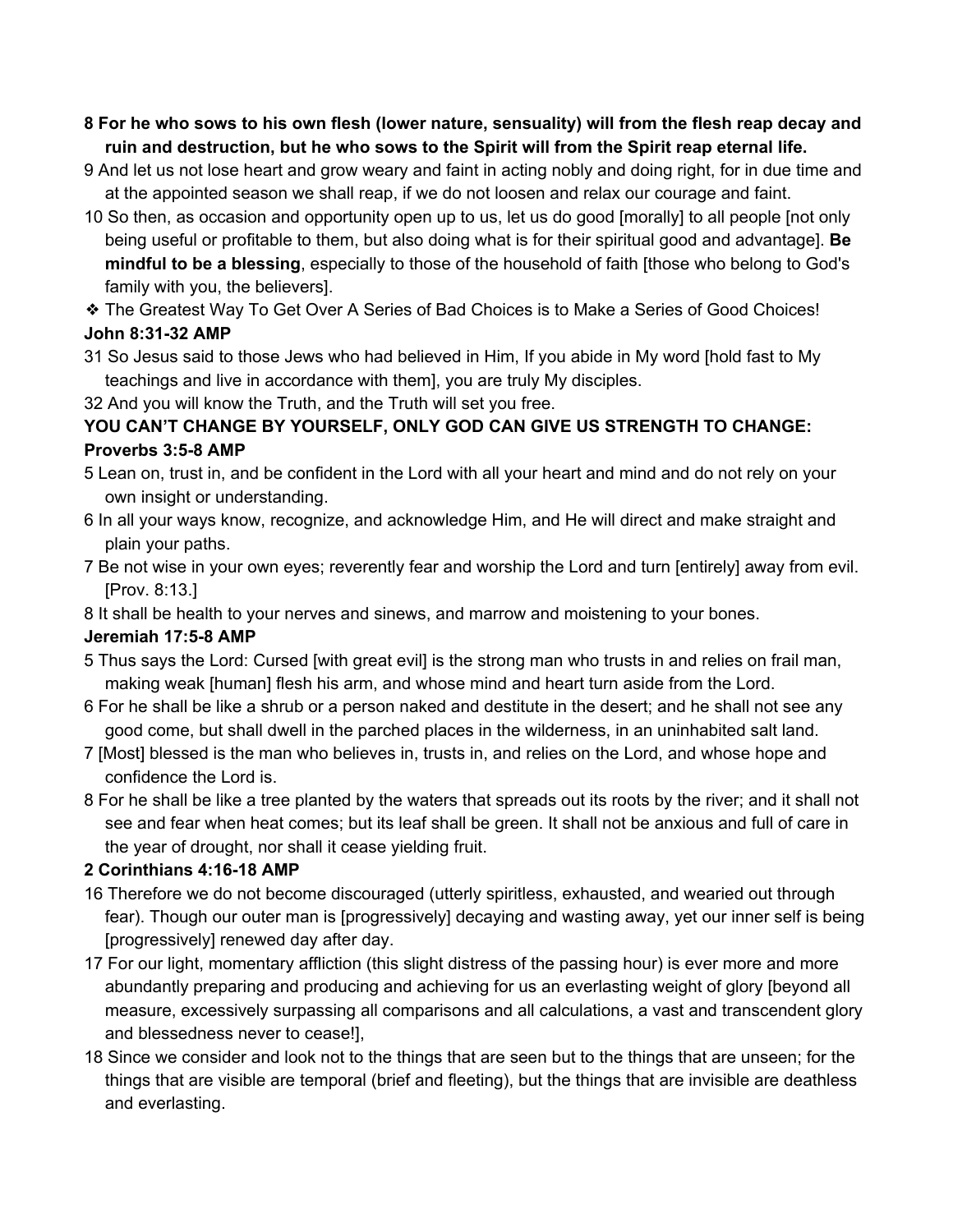## **FOLLOW ME: Part 3 Mentorship**

Pastor Kelly Word

### **Matthew 16:24 AMP**

"Then Jesus said to His disciples, If anyone desires to be My disciple, let him deny himself [disregard, lose sight of, and forget himself and his own interests] and take up his cross and follow Me [cleave steadfastly to Me, conform wholly to My example in living and, if need be, in dying, also]."

### **Matthew 7:2123 AMP**

"Not everyone who says to Me, Lord, Lord, will enter the kingdom of heaven, but he who does the will of My Father Who is in heaven. Many will say to Me on that day, Lord, Lord, have we not prophesied in Your name and driven out demons in Your name and done many mighty works in Your name? And then I will say to them openly (publicly), I never knew you; depart from Me, you who act wickedly [disregarding My commands]. [Ps. 6:8.]"

**MENTOR:** A wise and trusted counselor or teacher; and influential supporter

# **God has uploaded spiritual truth to you, and now it's your responsibility to download it to others!**

1 Corinthians 11:1 AMP

"PATTERN YOURSELVES after me [follow my example], as I imitate and follow Christ (the Messiah)." Philippians 4:9 AMP

"Practice what you have learned and received and heard and seen in me, and model your way of living on it, and the God of peace (of untroubled, undisturbed well-being) will be with you.

2 Thessalonians 3:6-7 AMP

"Now we charge you, brethren, in the name and on the authority of our Lord Jesus Christ (the Messiah) that you withdraw and keep away from every brother (fellow believer) who is slack in the performance of duty and is disorderly, living as a shirker and not walking in accord with the traditions and instructions that you have received from us. For you yourselves know how it is necessary to imitate our example, for we were not disorderly or shirking of duty when we were with you [we were not idle]."

1Peter 5:2-6 AMP

"Tend (nurture, guard, guide, and fold) the flock of God that is [your responsibility], not by coercion or constraint, but willingly; not dishonorably motivated by the advantages and profits [belonging to the office], but eagerly and cheerfully; Not domineering [as arrogant, dictatorial, and overbearing persons] over those in your charge, but being examples (patterns and models of Christian living) to the flock (the congregation). And [then] when the Chief Shepherd is revealed, you will win the conqueror's crown of glory. Likewise, you who are younger and of lesser rank, be subject to the elders (the ministers and spiritual guides of the church)–[giving them due respect and yielding to their counsel]. Clothe (apron) yourselves, all of you, with humility [as the garb of a servant, so that its covering cannot possibly be stripped from you, with freedom from pride and arrogance] toward one another. For God sets Himself against the proud (the insolent, the overbearing, the disdainful, the presumptuous, the boastful)–[and He opposes, frustrates, and defeats them], but gives grace (favor, blessing) to the humble. [Prov. 3:34.] Therefore humble yourselves [demote, lower yourselves in your own estimation] under the mighty hand of God, that in due time He may exalt you,

## **Leaving A Legacy:**

● Your First Stop for Legacy Building is Your Family: **Psalm 112:1-2 AMP**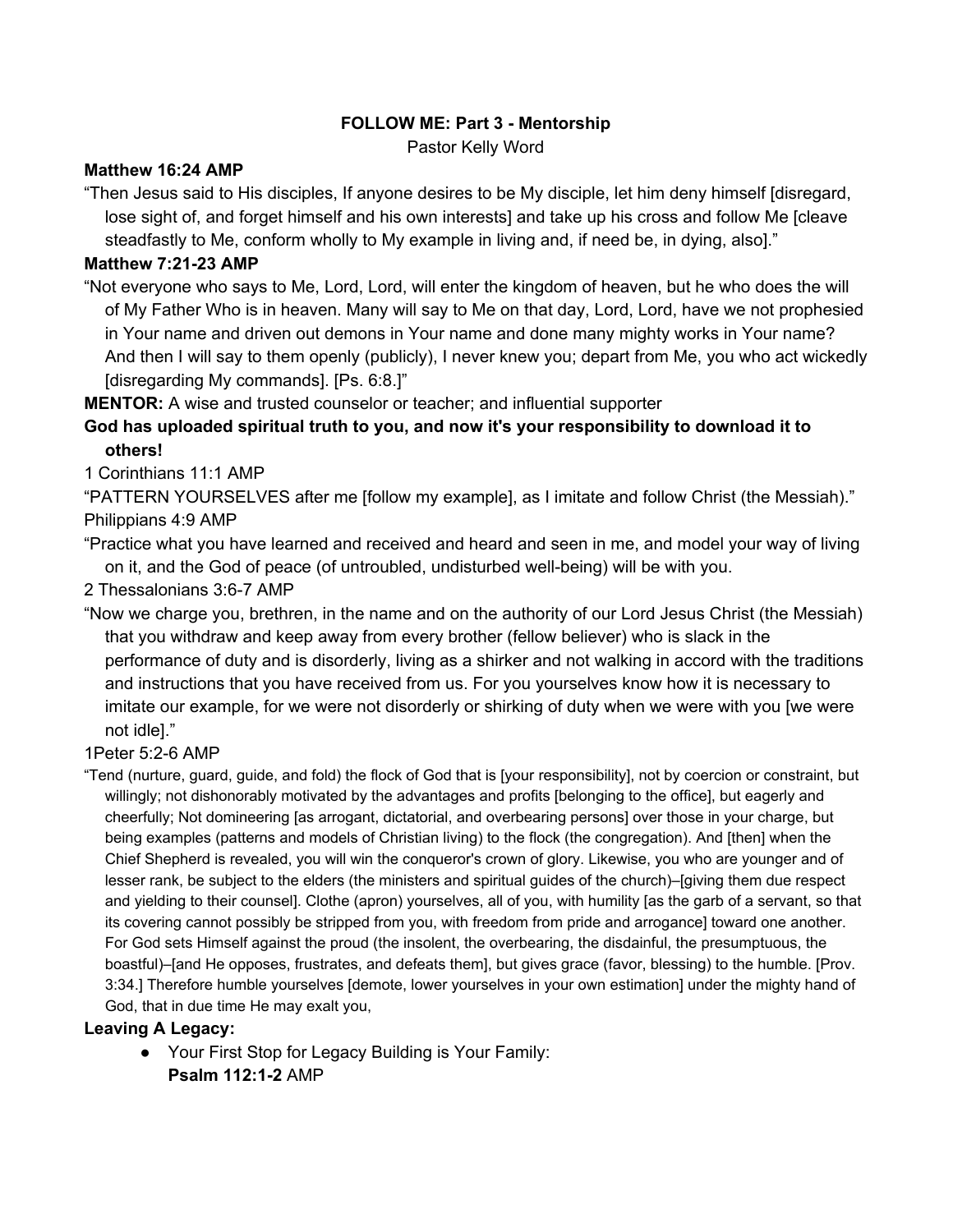"PRAISE THE Lord! (Hallelujah!) Blessed (happy, fortunate, to be envied) is the man who fears (reveres and worships) the Lord, who delights greatly in His commandments. [Deut. 10:12.] His [spiritual] offspring shall be mighty upon earth; the generation of the upright shall be blessed.

## **Proverbs 22:6**AMP

"Train up a child in the way he should go [and in keeping with his individual gift or bent], and when he is old he will not depart from it. [Eph. 6:4; II Tim. 3:15.]"

## **Deuteronomy 6:19**AMP

"NOW THIS is the instruction, the laws, and the precepts which the Lord your God commanded me to teach you, that you might do them in the land to which you go to possess it, That you may [reverently] fear the Lord your God, you and your son and your son's son, and keep all His statutes and His commandments which I command you all the days of your life, and that your days may be prolonged. Hear therefore, O Israel, and be watchful to do them, that it may be well with you and that you may increase exceedingly, as the Lord, the God of your fathers, has promised you, in a land flowing with milk and honey. Hear, O Israel: the Lord our God is one Lord [the only Lord]. And you shall love the Lord your God with all your [mind and] heart and with your entire being and with all your might. And these words which I am commanding you this day shall be [first] in your [own] minds and hearts; [then] You shall whet and sharpen them so as to make them penetrate, and teach and impress them diligently upon the [minds and] hearts of your children, and shall talk of them when you sit in your house and when you walk by the way, and when you lie down and when you rise up. And you shall bind them as a sign upon your hand, and they shall be as frontlets (forehead bands) between your eyes. And you shall write them upon the doorposts of your house and on your gates."

## **Proverbs 19:18** AMP

"Discipline your son while there is hope, but do not [indulge your angry resentments by undue chastisements and] set yourself to his ruin."

### **Colossians 3:1821**AMP

"Wives, be subject to your husbands [subordinate and adapt yourselves to them], as is right and fitting and your proper duty in the Lord. Husbands, love your wives [be affectionate and sympathetic with them] and do not be harsh or bitter or resentful toward them. Children, obey your parents in everything, for this is pleasing to the Lord. Fathers, do not provoke or irritate or fret your children [do not be hard on them or harass them], lest they become discouraged and sullen and morose and feel inferior and frustrated. [Do not break their spirit.]"

## **We Must Be Willing To Have The Tough Conversations:**

## Acts 20:17-21 AMP

- "However, from Miletus he sent to Ephesus and summoned the elders of the church [to come to him there]. And when they arrived he said to them: You yourselves are well acquainted with my manner of living among you from the first day that I set foot in [the province of] Asia, and how I continued afterward, Serving the Lord with all humility in tears and in the midst of adversity (affliction and trials) which befell me, due to the plots of the Jews [against me]; How I did not shrink from telling you anything that was for your benefit and teaching you in public meetings and from house to house, But constantly and earnestly I bore testimony both to Jews and Greeks, urging them to turn in repentance [that is due] to God and to have faith in our Lord Jesus Christ [that is due Him]."
- **Even when your life seems like a train wreck, God can and will use your experiences to help** others grow when you trust Him with every area of your life, depend on His Word, and live in **community with other believers.**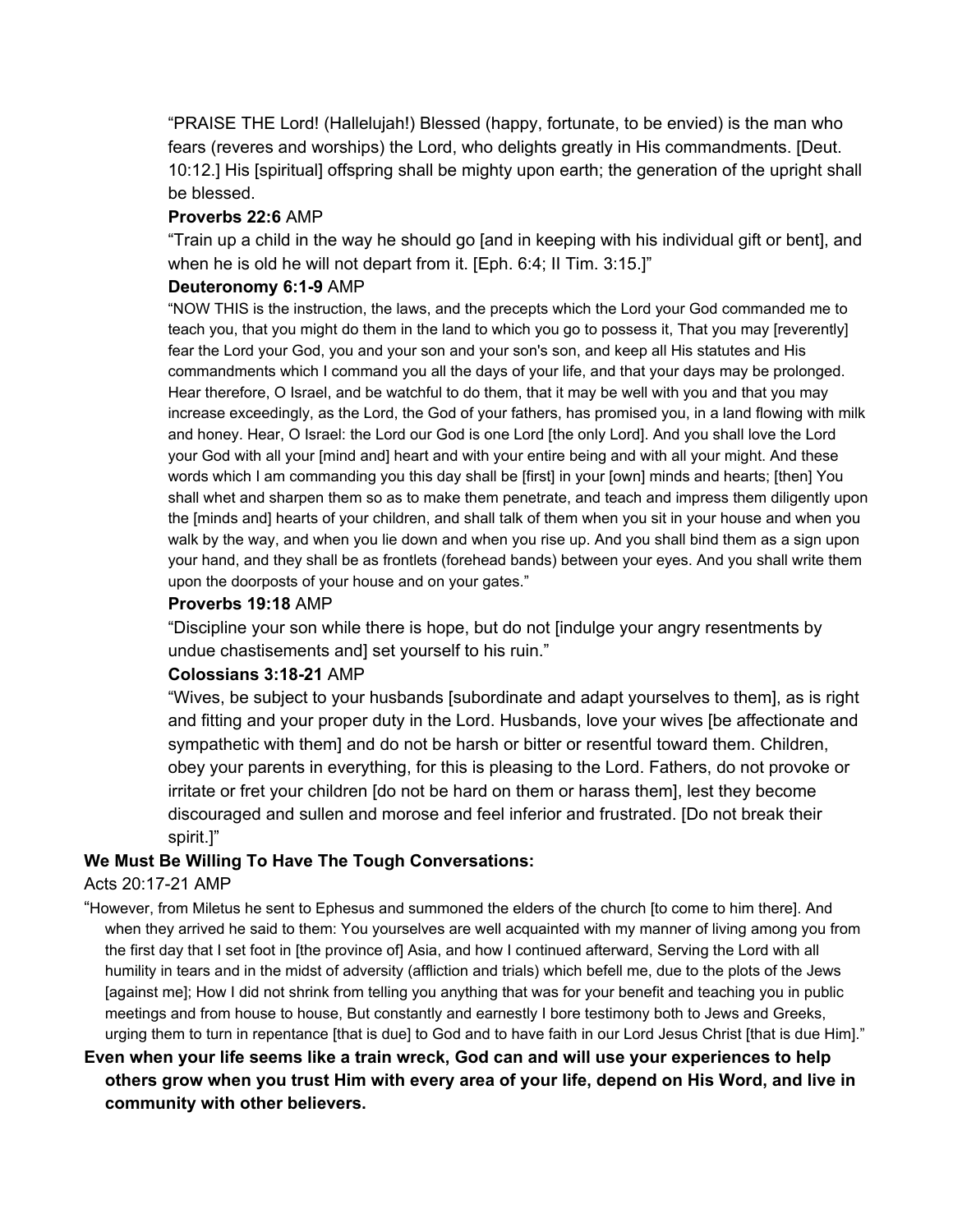### **FOLLOW ME: Part 4 Sharing Your Faith**

Pastor Kelly Word

#### **Matthew 16:24 AMP**

"Then Jesus said to His disciples, If anyone desires to be My disciple, let him deny himself [disregard, lose sight of, and forget himself and his own interests] and take up his cross and follow Me [cleave steadfastly to Me, conform wholly to My example in living and, if need be, in dying, also]."

#### **Matthew 7:2123 AMP**

"Not everyone who says to Me, Lord, Lord, will enter the kingdom of heaven, but he who does the will of My Father Who is in heaven. Many will say to Me on that day, Lord, Lord, have we not prophesied in Your name and driven out demons in Your name and done many mighty works in Your name? And then I will say to them openly (publicly), I never knew you; depart from Me, you who act wickedly [disregarding My commands]. [Ps. 6:8.]"

#### **1 Peter 3:1417 KJV**

"But and if ye suffer for righteousness' sake, happy are ye: and be not afraid of their terror, neither be troubled; But sanctify the Lord God in your hearts: and be ready always to give an answer to every man that asketh you a reason of the hope that is in you with meekness and fear: Having a good conscience; that, whereas they speak evil of you, as of evildoers, they may be ashamed that falsely accuse your good conversation in Christ. For it is better, if the will of God be so, that ye suffer for well doing, than for evil doing."

#### **Colossians 4:46 AMP**

"That I may proclaim it fully and make it clear [speak boldly and unfold that mystery], as is my duty. Behave yourselves wisely [living prudently and with discretion] in your relations with those of the outside world (the non-Christians), making the very most of the time and seizing (buying up) the opportunity. Let your speech at all times be gracious (pleasant and winsome), seasoned [as it were] with salt, [so that you may never be at a loss] to know how you ought to answer anyone [who puts a question to you].

#### **2 Timothy 1:8 AMP**

"Do not blush or be ashamed then, to testify to and for our Lord, nor of me, a prisoner for His sake, but [with me] take your share of the suffering [to which the preaching] of the Gospel [may expose you, and do it] in the power of God."

#### **2 Timothy 4:25 AMP**

"Herald and preach the Word! Keep your sense of urgency [stand by, be at hand and ready], whether the opportunity seems to be favorable or unfavorable. [Whether it is convenient or inconvenient, whether it is welcome or unwelcome, you as preacher of the Word are to show people in what way their lives are wrong.] And convince them, rebuking and correcting, warning and urging and encouraging them, being unflagging and inexhaustible in patience and teaching. For the time is coming when [people] will not tolerate (endure) sound and wholesome instruction, but, having ears itching [for something pleasing and gratifying], they will gather to themselves one teacher after another to a considerable number, chosen to satisfy their own liking and to foster the errors they hold, And will turn aside from hearing the truth and wander off into myths and man-made fictions. As for you, be calm and cool and steady, accept and suffer unflinchingly every hardship, do the work of an evangelist, fully perform all the duties of your ministry."

#### **Romans 1:16 AMP**

"For I am not ashamed of the Gospel (good news) of Christ, for it is God's power working unto salvation [for deliverance from eternal death] to everyone who believes with a personal trust and a confident surrender and firm reliance, to the Jew first and also to the Greek,"

#### **John 3:3; 16 AMP**

"Jesus answered him, I assure you, most solemnly I tell you, that unless a person is born again (anew, from above), he cannot ever see (know, be acquainted with, and experience) the kingdom of God.

For God so greatly loved and dearly prized the world that He [even] gave up His only begotten (unique) Son, so that whoever believes in (trusts in, clings to, relies on) Him shall not perish (come to destruction, be lost) but have eternal (everlasting) life."

#### **Mark 16:1520 AMP**

"And He said to them, Go into all the world and preach and publish openly the good news (the Gospel) to every creature [of the whole human race]. He who believes [who adheres to and trusts in and relies on the Gospel and